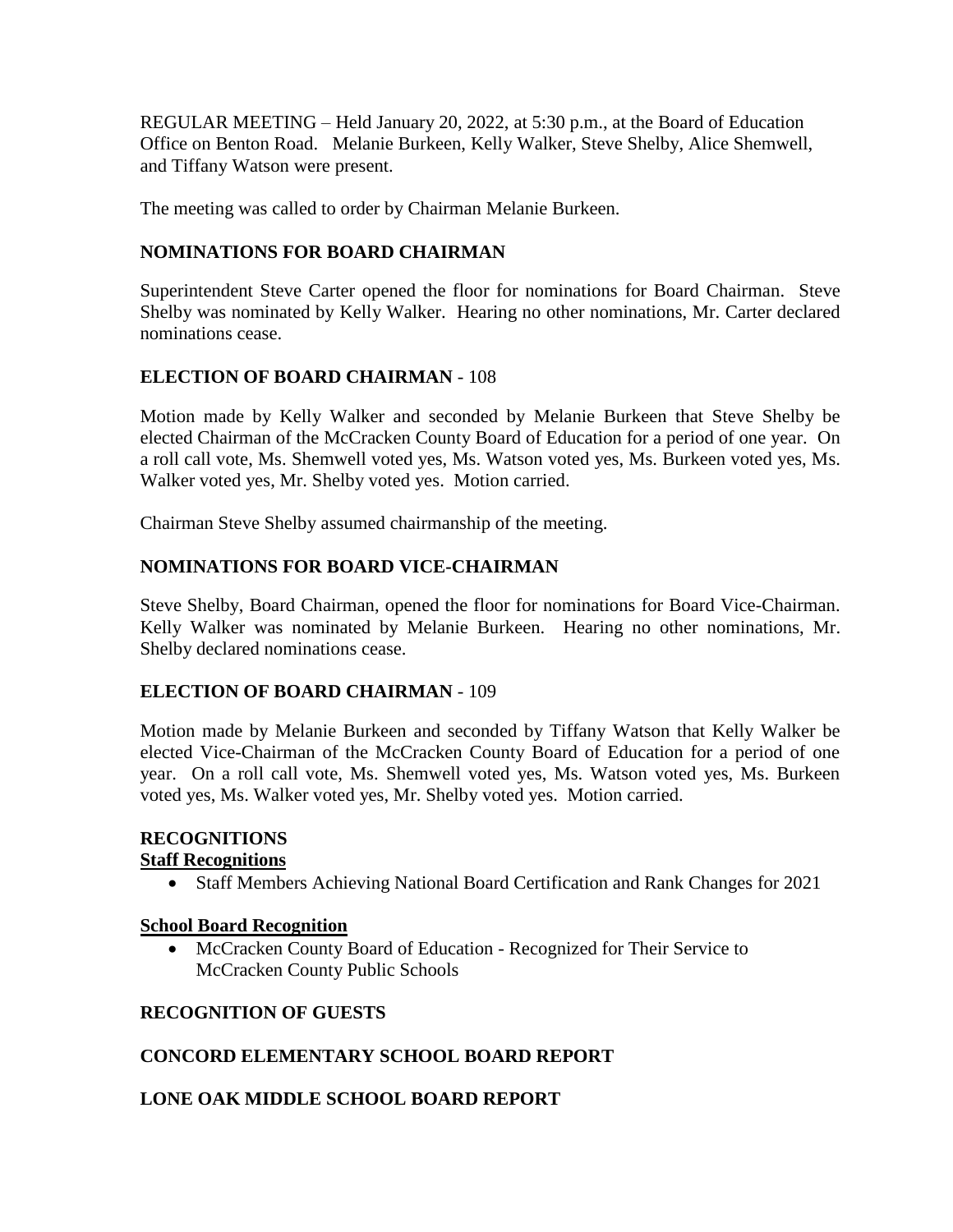## **MINUTES OF PREVIOUS MEETING** - 110

Motion made by Tiffany Watson and seconded by Alice Shemwell that the minutes from the regular meeting held December 16, 2021 be approved. Motion carried.

## **MONTHLY FINANCIAL REPORT** - 111

Motion made by Kelly Walker and seconded by Melanie Burkeen that the Monthly Financial Report be approved as presented. Motion carried.

## **RECOGNITION OF PERSONNEL ACTIONS**

The Superintendent advised the Board of the following personnel actions to be entered into the official minutes.

### **Retirements**

Nancy Matlock – Food Service Manager at Reidland Elementary, effective February 1, 2022

## **Resignations**

Tabitha Neal – Districtwide School Nurse, effective January 14, 2022 (end of day) Ashley Holeman – FMD Special Needs Instructional Assistant at Hendron Lone Oak Elementary, effective January 7, 2022 Christopher Lanier – Custodian at Heath Middle/Districtwide Middle School Football Coach, effective December 15, 2021 John Blewett – Bus Driver, effective December 31, 2021 Chastity Luna – Food Service Assistant at Reidland Middle, effective January 3, 2022 Brent Arnold – Districtwide Middle School Assistant Football Coach, effective December 5, 2021 Brian Schooley – Districtwide Middle School Assistant Football Coach, effective December 2, 2021 Marion Coffelt – Districtwide  $8<sup>th</sup>$  Grade Football Coach, effective December 10, 2021 Substitute Teacher – Nicholas Haynes

# **Transfers**

Jamie Riffe – From Library Media Specialist (193 days) at Lone Oak Intermediate to Library Media Specialist (200 days) at Lone Oak Intermediate, effective November 4, 2021

Madisen Elrod – From .5 Instructional Assistant at Concord Elementary to .5 LBD Special Education teacher at Concord Elementary, effective December 16, 2021

Beth Gipson – From Account Clerk (241 days) at Central Office to Account Clerk (200 days) at Central Office, effective December 10, 2021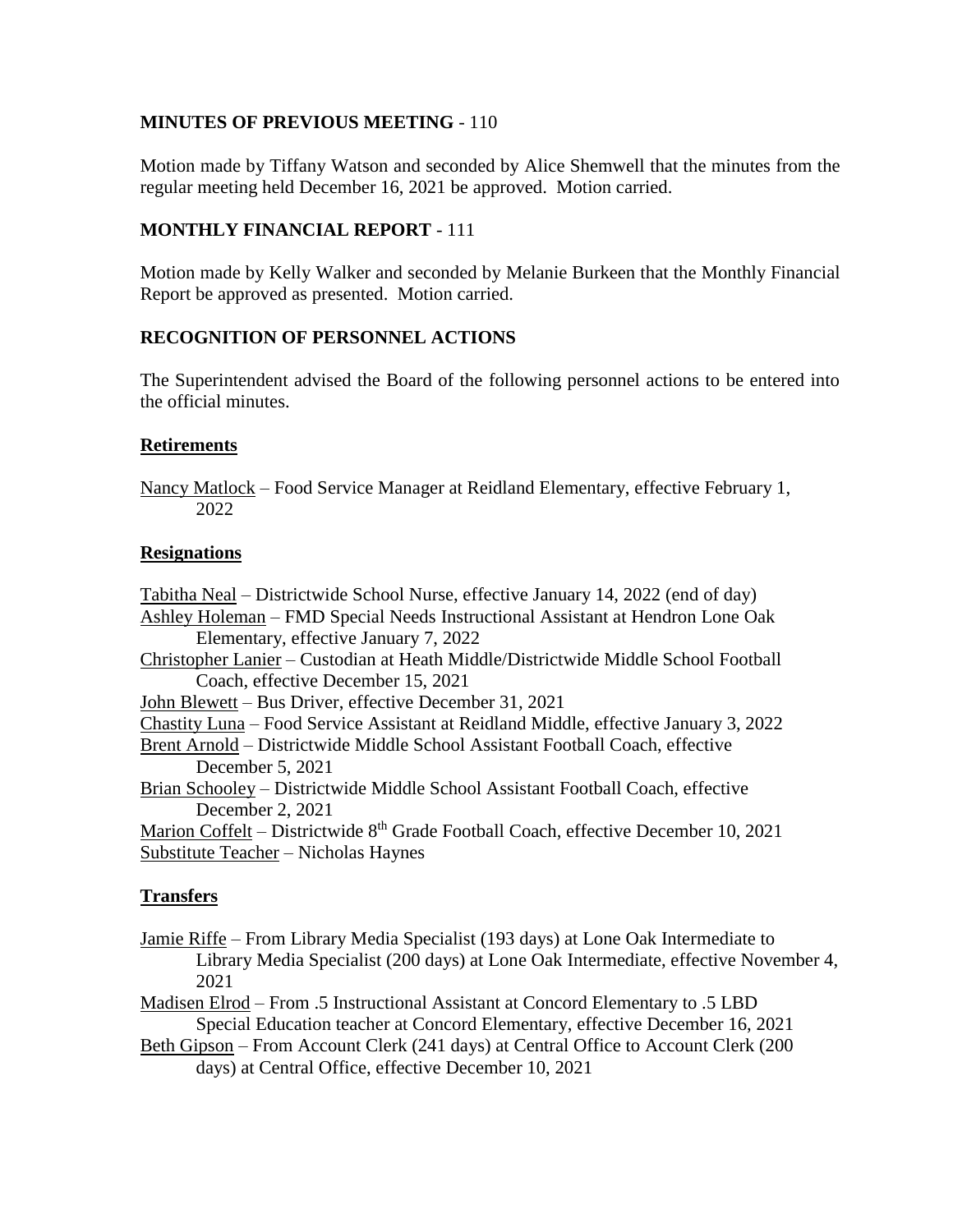## **Transfers cont'd**

- Courtney Jones From Special Needs Assistant at Lone Oak Elementary to Preschool Instructional Assistant at Lone Oak Elementary, effective December 8, 2021
- Julio Estrada From SSE Special Needs Assistant at Lone Oak Elementary to Special Needs Assistant at Lone Oak Elementary, effective December 9, 2021
- Gwen Watson From Food Service Assistant at McCracken County High School to Food Service Assistant at Hendron Lone Oak Elementary, effective December 14, 2021
- Jennifer Bishop From Food Service Assistant (6.5 hrs/day) at McCracken County High School to Food Service Assistant (7 hrs/day) at McCracken County High School, effective December 6, 2021
- Alisha Winters From Food Service Assistant (6 hrs/day) at McCracken County High School to Food Service Assistant (4 hrs/day) at McCracken County High School, effective December 17, 2021
- Angela Tovar From Food Service Assistant (6.5 hrs/day) at Lone Oak Middle to Food Service Assistant (7 hrs/day) at Lone Oak Middle, effective December 6, 2021
- Jasmine Perry From Custodian (233 days) at Lone Oak Middle to Custodian (241 days) at Lone Oak Middle, effective December 9, 2021
- Russell Matlock From Custodian (233 days) at Lone Oak Middle to Custodian (241 days) at Lone Oak Middle, effective December 9, 2021
- Andrew Weitlauf From Custodian (225 days) at Heath Middle to Custodian (241 days) at Heath Middle, effective January 3, 2022
- Ronnie Carroll From Custodian (225 days) at McCracken County High School to Custodian (241 days) at McCracken County High School, effective October 28, 2021

### **Appointments**

- Wesley Brown Social Studies teacher at Reidland Middle, effective January 4, 2022 at a salary commensurate with the teacher salary schedule
- Deborah Shockley Districtwide Preschool Instructional Assistant Floater, effective December 7, 2021 at a salary commensurate with the instructional assistant salary schedule
- Toni Mathis Special Needs Instructional Assistant at Lone Oak Elementary, effective December 8, 2021 at a salary commensurate with the instructional assistant salary schedule
- Katia Boddy Instructional Assistant at McCracken County High School, effective December 16, 2021 at a salary commensurate with the instructional assistant salary schedule
- Josie Powers Part-time Instructional Assistant (In-School Detention) at Reidland Elementary, effective January 4, 2022 at a salary commensurate with the instructional assistant salary schedule
- Samantha Vaughn Staff Support Secretary at Heath Elementary, effective December 8, 2021 at a salary commensurate with the staff support secretary salary schedule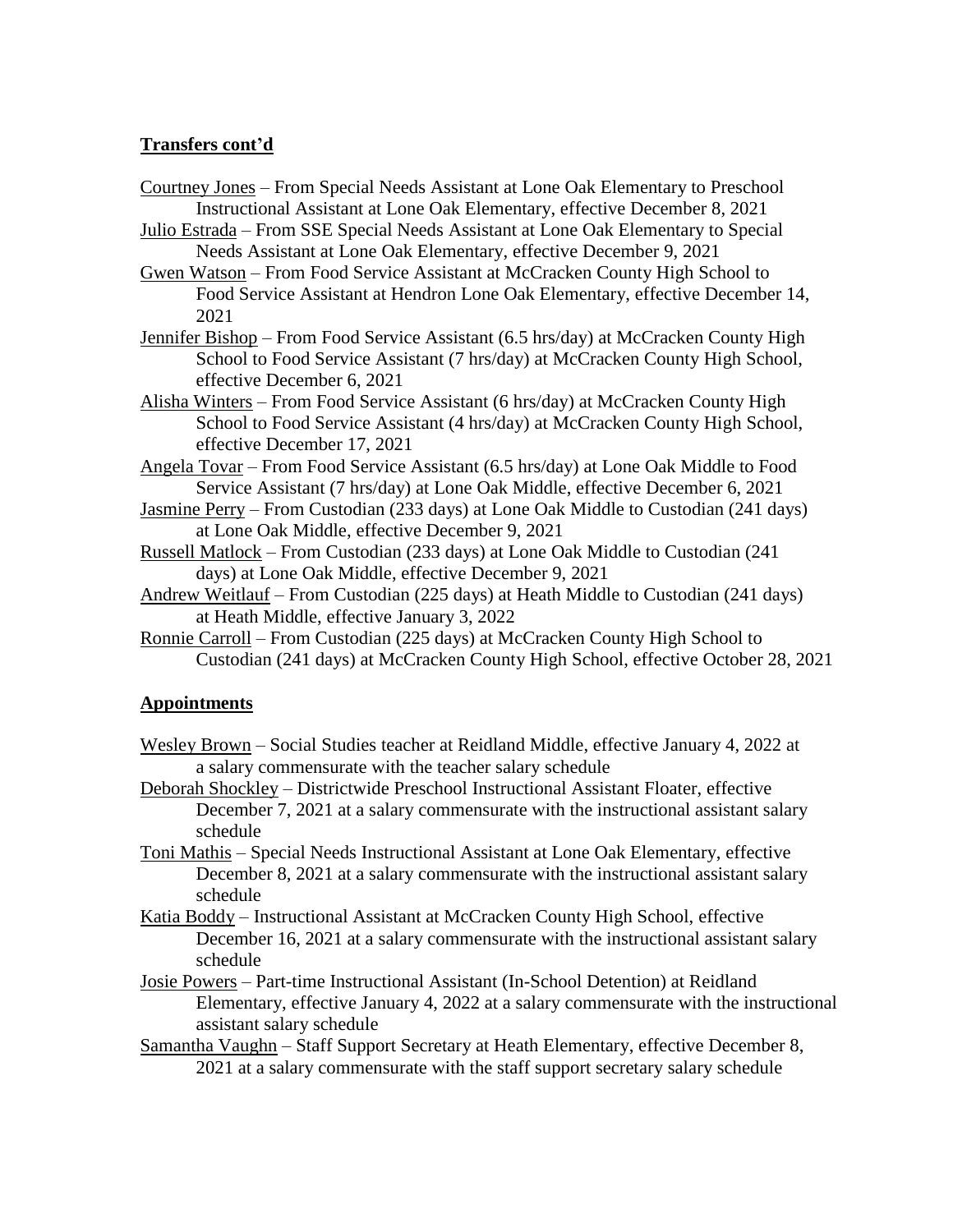## **Appointments cont'd**

Patricia Armstrong - .5 Custodian at Lone Oak Middle, effective December 8, 2021 at a salary commensurate with the custodian salary schedule

- William Hargan .5 Custodian at Hendron Lone Oak Elementary, effective December 8, 2021 at a salary commensurate with the custodian salary schedule
- Steve Turner Custodian at Lone Oak Middle, effective December 16, 2021 at a salary commensurate with the custodian salary schedule
- Jessica Watkins .5 Custodian at Reidland Elementary, effective December 16, 2021 at a salary commensurate with the custodian salary schedule
- Sarah Hodge Food Service Assistant at McCracken County High School, effective December 8, 2021 at a salary commensurate with the food service assistant salary schedule
- Matthew Rickman 6<sup>th</sup> Grade Academic Team Coach at Reidland Middle, effective January 4, 2022 at a salary commensurate with the increment salary schedule
- Alli Hahn Level 3 Co-Ed Cheer Assistant at McCracken County High School, effective December 8, 2021 at a salary commensurate with the increment salary schedule
- 21<sup>st</sup> CCLC Instructional Assistant Jacqueline Roof (Heath Middle)
- 21<sup>st</sup> CCLC Before/After School Program Instructional Assistant Zachery Tracy (Reidland Elementary)
- Substitute School Nurses Christine Durbin, Michelle Smith
- Substitute Instructional Assistant Abigail Brindley
- Substitute Food Service Assistant Erica Rios
- Substitute Custodians Wesley Brown, Dylan Sonnek, Masherra Herndon, Matthew Rickman
- Substitute Teachers Michael Kerley, Craig Wallace, Heather Thornton, Rookland Ellington, Brooke Rosin, Joza McGregor, Glenda Wyatt, Sherry McKamey, Josie Powers

# **ATTENDANCE REPORT**

The attendance report was presented.

### **SUPERINTENDENT REPORT**

The Superintendent presented a report on district activities, as well as, updated data related to COVID.

# **BOARD OF EDUCATION REPORT**

No report was presented.

### **CONSENT AGENDA** - 112

Motion made by Kelly Walker and seconded by Melanie Burkeen that items listed on the Consent Agenda be approved. Motion carried.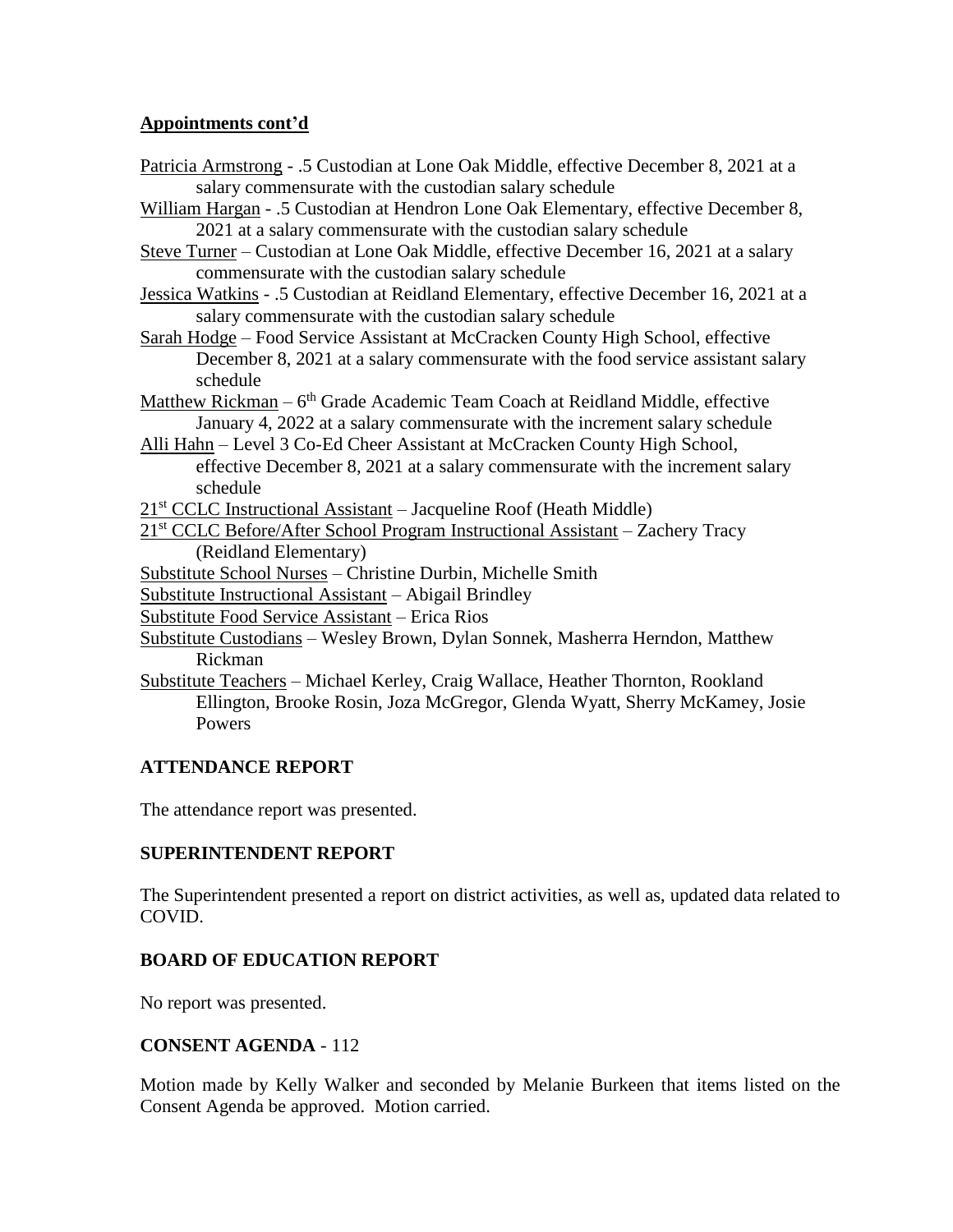## **Consent Agenda cont'd**

Approval of an Agreement between New York Distance Dietetic Internship and McCracken County Public Schools on behalf of the Food Service Department

Approved the agreement between New York Distance Dietetic Internship and McCracken County Public Schools on behalf of the Food Service Department.

Approval to Raise Adult Prices for Breakfast and Lunch for the 2022-2023 School Year to Increase Non-Program Revenue to be Compliant with the Kentucky Department of Education beginning August, 2022

Approved raising adult meal prices for the 2022-2023 school year, as presented.

Approval of the Submission of Read to Achieve Grants on behalf of Eligible/Interested K-3 Schools

Approved the submission of RTA grants, as presented.

Approval of the Receipt of a State Farm Good Neighbor Grant on behalf of Hendron Lone Oak Elementary School

Approved the receipt of a \$7,500 State Farm grant.

Contract between McCracken County Public Schools and Conscious Campus

Approved the contract between McCracken County Public Schools and Conscious Campus, as presented.

### Contract with The Business & Education Leadership Authority

Approved the contract with The Business & Education Leadership Authority for the 2022 opening day speaker.

### Agreement with Mercy Chefs

Approved the agreement with Mercy Chefs, as presented.

Agreement with AEI Speakers Bureau

Approved the agreement with AEI Speakers Bureau, as presented.

Memorandum of Agreement with the University of Kentucky

Approved the Memorandum of Agreement with the University of Kentucky allowing students the opportunity to gain experience in MCPS schools.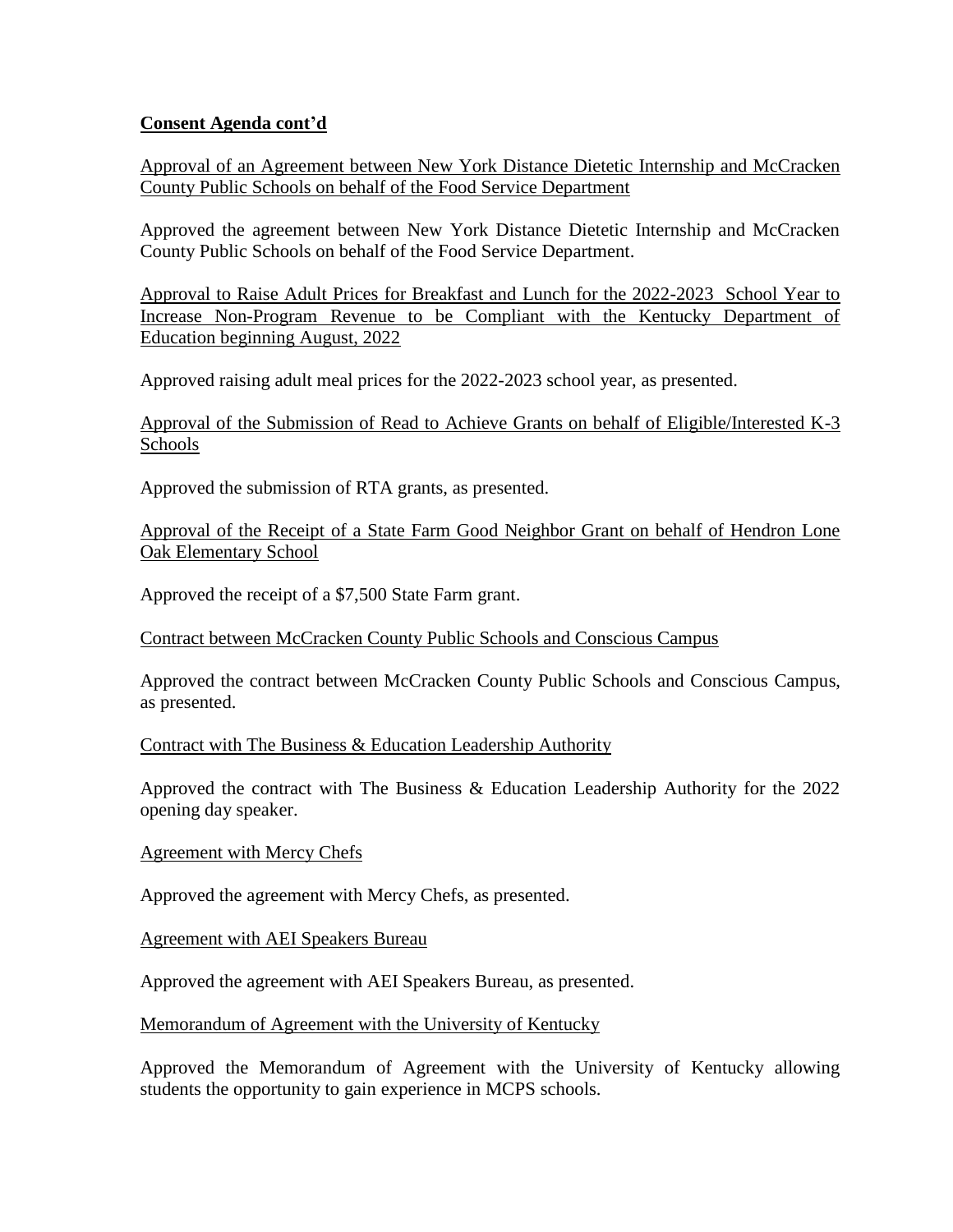## **Consent Agenda cont'd**

## Approval of the 2021-22 Comprehensive District Improvement Plan

Approved the Comprehensive District Improvement Plan, as presented.

School Calendar 2022-23 McCracken Regional Juvenile Detention Center

Approved the McCracken Regional Juvenile Detention Center school calendar for the 2022- 23 school year.

### Paid Holiday Schedule for 12-Month Employees

Approved eleven (11) paid holidays for 12-month employees for the 2022-2023 school year, as presented.

Superintendent and Treasurer Financial Report

Reported on the monthly expenses from the Superintendent's and Treasurer's budgets.

Educational Field Trips

Approved the educational field trips as listed.

| <b>SCHOOL</b> | <b>ORGANIZATION</b> | <b>DESTINATION</b> | <b>DATES</b>  |
|---------------|---------------------|--------------------|---------------|
|               |                     |                    |               |
| <b>MCHS</b>   | Choir               | Louisville, KY     | $2/2 - 2/4$   |
| <b>MCHS</b>   | Choir               | Raleigh, NC        | $2/22 - 2/26$ |
| <b>MCHS</b>   | Tennis              | Elizabethtown, KY  | $3/4 - 3/5$   |
| <b>MCHS</b>   | Tennis              | Louisville, KY     | $3/11 - 3/12$ |
| <b>MCHS</b>   | Tennis              | Chattanooga, TN    | $3/18 - 3/19$ |
| <b>MCHS</b>   | Tennis              | Bowling Green, KY  | $3/25 - 3/26$ |
| <b>MCHS</b>   | Tennis              | Chattanooga, TN    | $4/7 - 4/9$   |
| <b>MCHS</b>   | Tennis              | Jasper, IN         | $4/15 - 4/16$ |
| <b>MCHS</b>   | Senior Trip         | New York, NY       | $5/11 - 5/15$ |

### **PRIOR APPROVAL**

| <b>SCHOOL</b> | <b>ORGANIZATION</b>    | <b>DESTINATION</b> | <b>DATES</b>    |
|---------------|------------------------|--------------------|-----------------|
| <b>MCHS</b>   | <b>Boys Basketball</b> | Evansville, IN     | $12/17 - 12/18$ |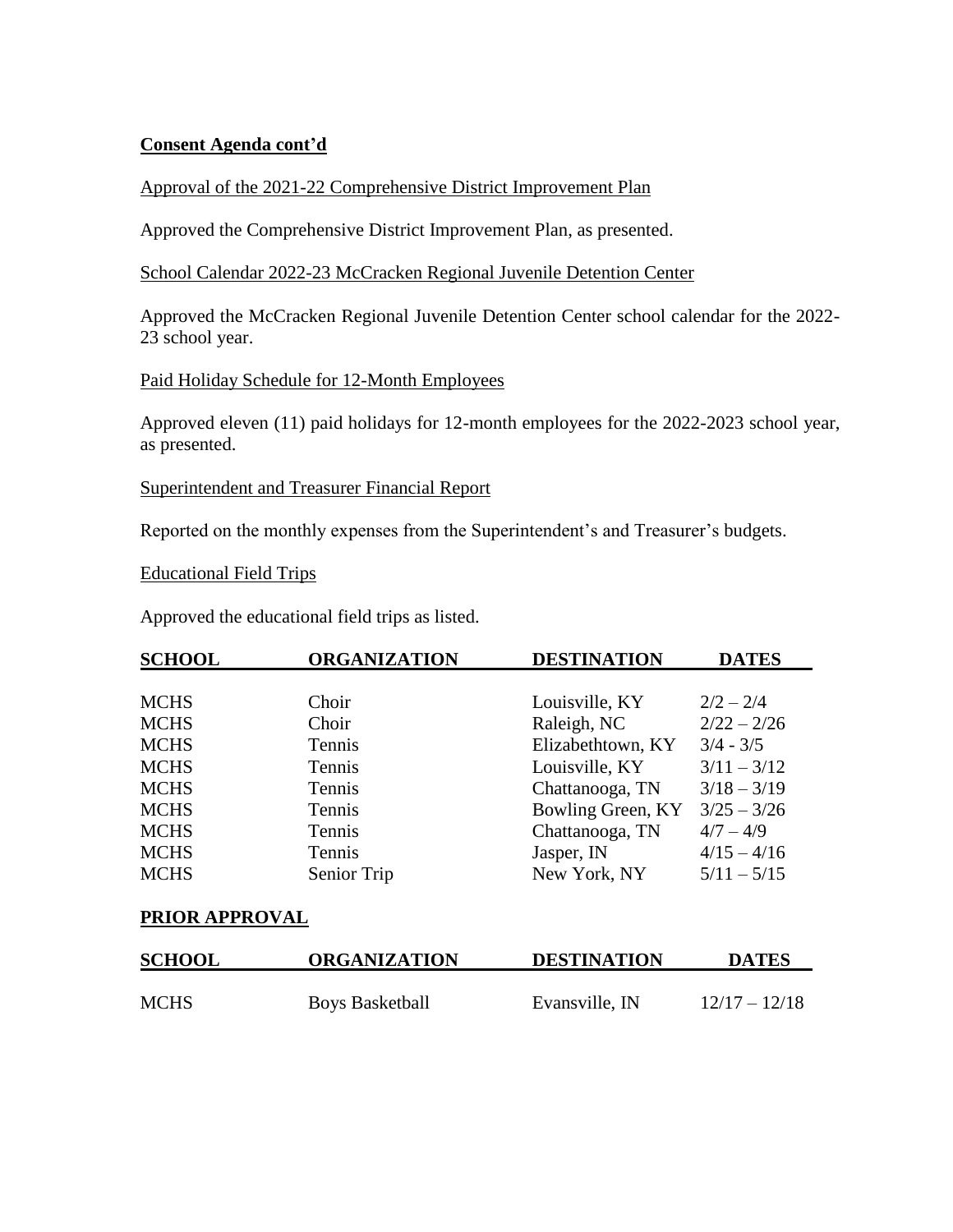## **Consent Agenda cont'd**

#### Schoolwide Fundraising Requests

Approved the schoolwide fundraising requests as listed.

| <b>SCHOOL</b>         | <b>GROUP</b> | <b>PROJECT</b>                              | <b>DATES</b>   |
|-----------------------|--------------|---------------------------------------------|----------------|
| Lone Oak Elementary   | <b>PTO</b>   | <b>Texas Roadhouse Spirit Day</b>           | 2/10           |
| <b>PRIOR APPROVAL</b> |              |                                             |                |
| <b>SCHOOL</b>         | <b>GROUP</b> | <b>PROJECT</b>                              | <b>DATES</b>   |
| Lone Oak Middle       | <b>FRYSC</b> | Mayfield/Graves Co<br><b>Tornado Relief</b> | $12/13 - 1/31$ |
| Lone Oak Middle       | <b>FRYSC</b> | Marshall Co Tornado<br>Relief               | 12/14          |
|                       |              |                                             |                |

Leave of Absence

Approved the following leaves of absence:

Bonnie Carrico – medical leave of absence, effective November 29, 2021 and extending through January 24, 2022

Angela Harding – medical leave of absence, effective December 1, 2021 and extending through December 17, 2021

Marianne Martin – maternity leave of absence, effective March 15, 2022

Elizabeth Harned – extension of medical leave of absence, effective through January 27, 2022

Janice Weitlauf – leave of absence, effective January 3 – 31, 2022

Elizabeth Lindsey – maternity leave of absence, effective February 15, 2022 and extending through the end of the 2021-2022 school year

### **Pre-Approved Leave of Absence**

# **2021**

Traci Dossett – November 11, 12, 15 – 19 April Melton – November 15 – 19, 22, 23, 29 John Jenkins – November 12, 15 – 19, 22 – 24 Brett Compton – November 15 – 19, 22, 23, 26 Karen Walker – November  $15 - 19$ , 22, 23 Ashley Cope – September 14 (.5),  $15 - 17$ ,  $20 - 23$ Marybeth Taylor – September 2,  $3, 7 - 10, 13 - 16$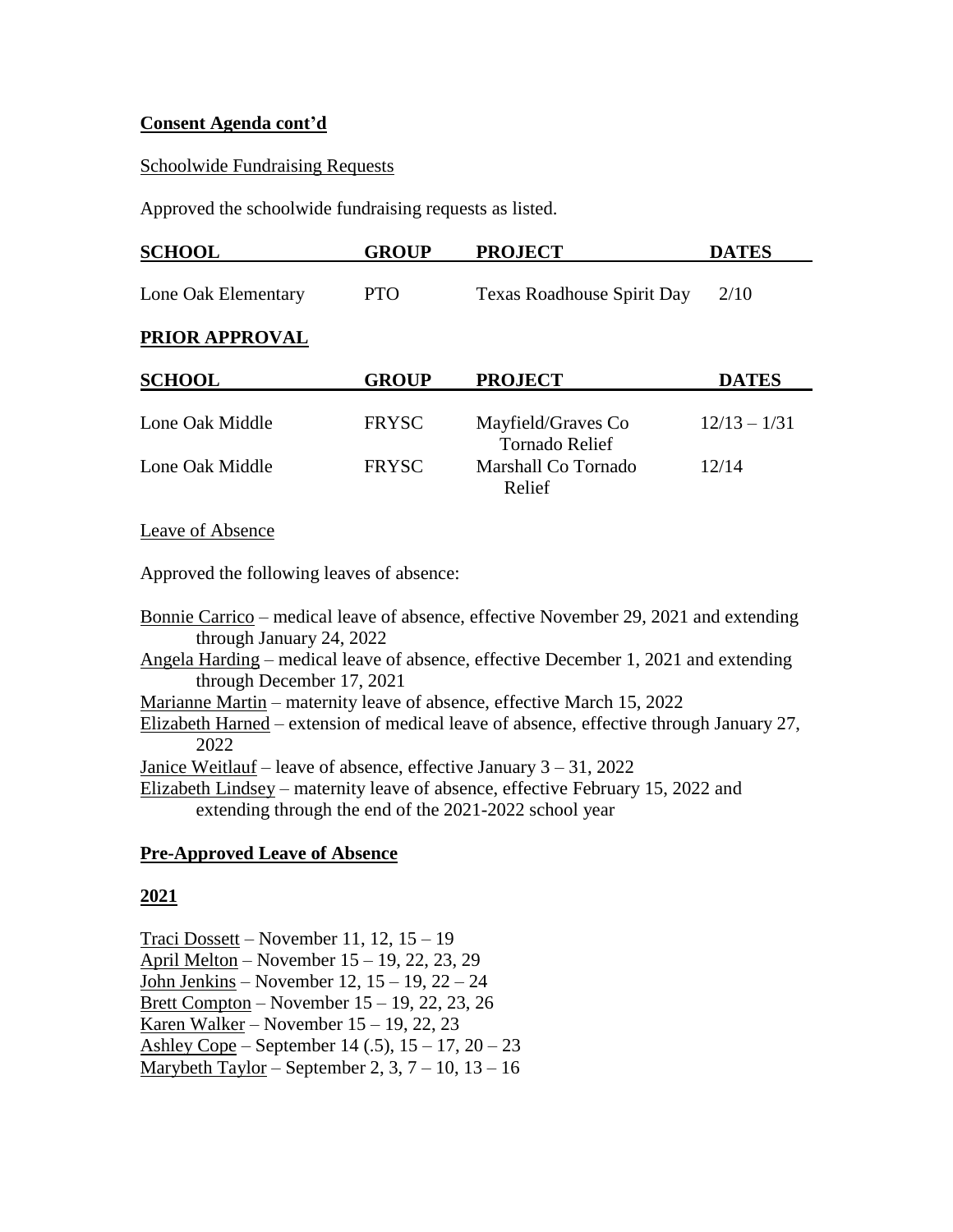# **Pre-Approved Leave of Absence cont'd**

Rhonda Dukes – September 13 – 17, 20 Ashley Gray – September 9, 10, 13 – 17 Lana Borden – September  $20 - 24$ ,  $27 - 29$ Beth Simmons – August 31, September  $1 - 3$ ,  $7 - 9$ Regina Nutt – August 5, 6,  $9 - 12$ Joshua Luscombe – August 16 – 20, 23 – 27 Sherri Doom – August 19, 20, 23 – 27, 30, 31, September 1 Elizabeth Davison – August 5, 6,  $9 - 12$ Lenise Teel – October 14, 15, 18 – 22 Kelly Chiles – October 11 – 16 Angela Tovar – August 16 – 20, 23 – 27, 30, 31, September 2, 3 Jennifer Hovekamp – September 17, 20 – 24 Deborah Shockley – September 8 – 10, 13 – 17

# **2022-2023 McCRACKEN COUNTY SCHOOLS DRAFT BUDGET** - 113

Motion made by Melanie Burkeen and seconded by Tiffany Watson to approve the proposed draft budget for the 2022-2023 school year based on anticipated receipts and expenditures. Motion carried.

# **SCHOOL FACILITIES CONSTRUCTION COMMISSION (SFCC) – OFFER OF ASSISTANCE** - 114

Motion made by Kelly Walker and seconded by Tiffany Watson to accept the SFCC Offer of Assistance. Motion carried.

# **REQUEST APPROVAL OF THE PROPOSED HEATH MIDDLE SCHOOL AUDITORIUM HVAC BG-3 DOCUMENTS** - 115

Motion made by Melanie Burkeen and seconded by Alice Shemwell to approve the proposed Heath Middle School Auditorium HVAC BG-3 document for submittal to the Division of Facilities Management. Motion carried.

# **REQUEST APPROVAL OF THE HEATH MIDDLE SCHOOL AUDITORIUM HVAC CONSTRUCTION DOCUMENTS** - 116

Motion made by Kelly Walker and seconded by Alice Shemwell to approve the Heath Middle School auditorium HVAC construction documents for submittal to the Division of Facilities Management. Motion carried.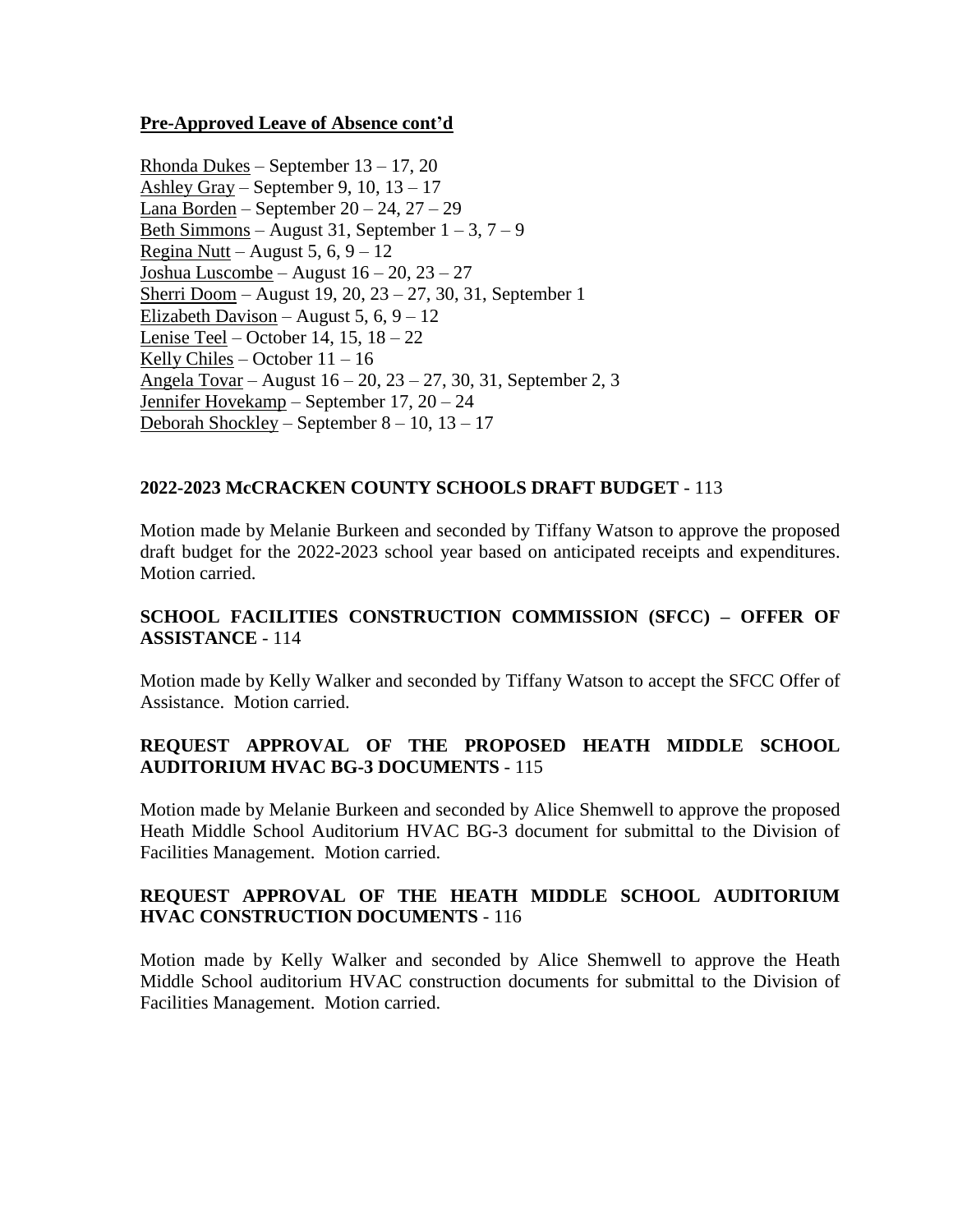# **REQUEST APPROVAL OF THE REVISED PROPOSED HEATH MIDDLE SCHOOL GYMNASIUM HVAC BG-3 DOCUMENTS** - 117

Motion made by Tiffany Watson and seconded by Melanie Burkeen to approve the proposed Heath Middle School Gymnasium HVAC revised BG-3 document for submittal to the Division of Facilities Management. Motion carried.

# **REQUEST APPROVAL OF THE REVISED PROPOSED REIDLAND MIDDLE SCHOOL GYMNASIUM HVAC BG-3 DOCUMENTS** - 118

Motion made by Kelly Walker and seconded by Melanie Burkeen to approve the proposed Reidland Middle School Gymnasium HVAC revised BG-3 document for submittal to the Division of Facilities Management. Motion carried.

# **MEETING DATES: FEBRUARY 2022 THROUGH JANUARY 2023** - 119

Motion made by Kelly Walker and seconded by Alice Shemwell to set the meeting dates, times, and locations for the year, as follows:

| February 17, 2022 | August 18, 2022    |
|-------------------|--------------------|
| March 10, 2022    | September 15, 2022 |
| April 21, 2022    | October 27, 2022   |
| May 10, 2022      | November 17, 2022  |
| June 16, 2022     | December 15, 2022  |
| July 21, 2022     | January 19, 2023   |

Motion carried.

# **WHETHER TO ACCEPT RESIGNATION OF BOARD MEMBER** - 120

Motion made by Melanie Burkeen and seconded by Kelly Walker to accept the written resignation of Board Member, Melanie Burkeen. Motion carried.

### **ORDERS OF THE TREASURER** - 121

Motion made by Kelly Walker and seconded by Melanie Burkeen that the Orders of the Treasurer for payment of bills be approved and payment be authorized. Motion carried.

### **EXECUTIVE SESSION** - 122

Motion made by Alice Shemwell and seconded by Tiffany Watson that the Board go into Executive Session to discuss the following business, for the following reasons and under the following exceptions to KRS 61.810:

1) To discuss matters concerning personnel pursuant to KRS 61.810(1)(f) because the information discussed might lead to the discipline or dismissal of an individual employee(s);